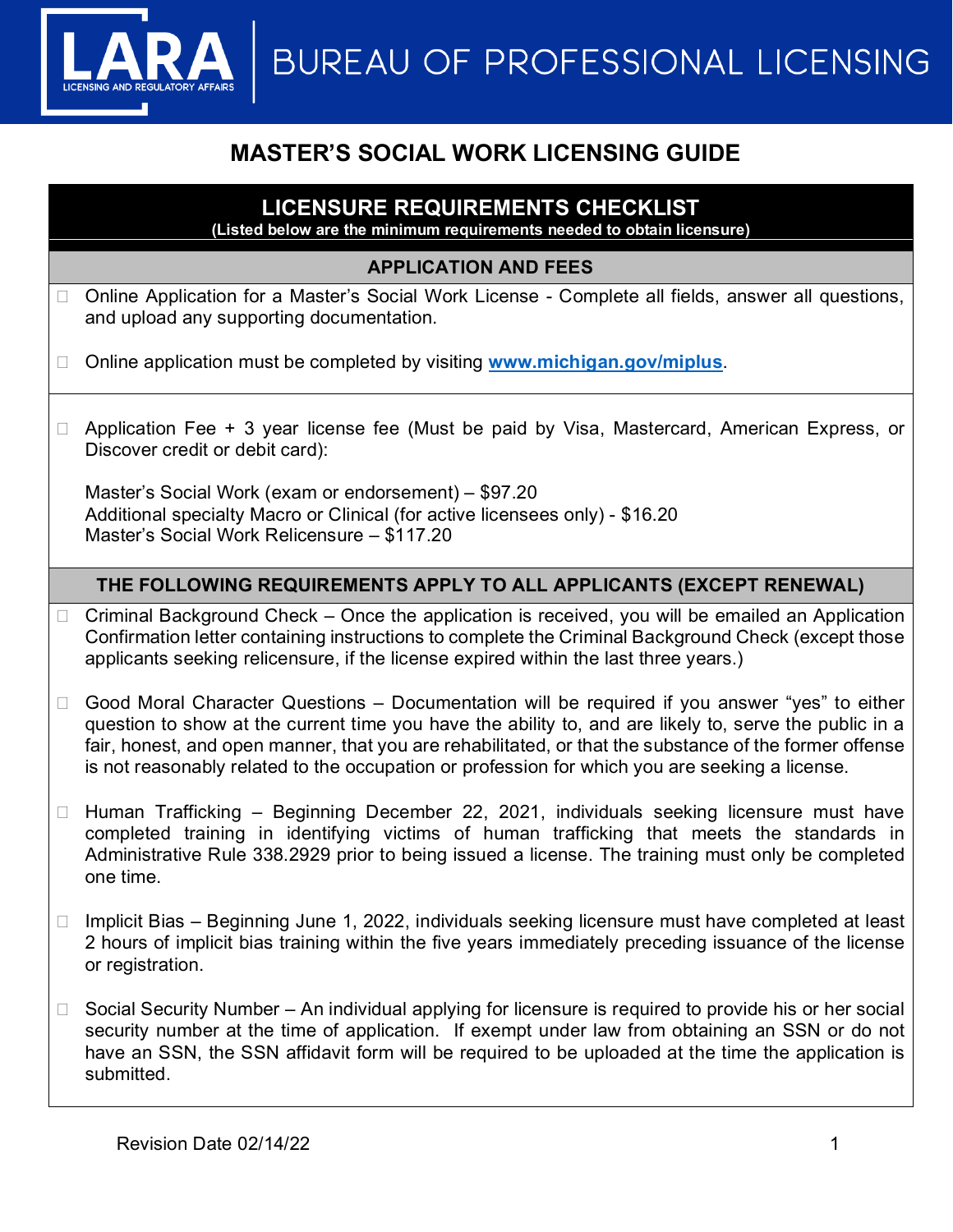## **MASTER'S SOCIAL WORK LICENSING GUIDE**

- Verification of Licensure Verification of licensure must be sent directly to our office by the licensing agency of any state or province of Canada in which you hold or ever held a license as a master's social worker. Verification includes, but is not limited to, showing proof that the applicant's license is in good standing and, if applicable, the record of any disciplinary action taken or pending against the applicant. Verification can be emailed to bpldata@michigan.gov or mailed to the Bureau of Professional Licensing at PO Box 30670, Lansing, MI 48909.
- $\Box$  English Language Proficiency An individual applying for licensure must demonstrate a working knowledge of the English language. This can be established if either the applicant's required health professional educational program was taught in English, a transcript establishes the applicant earned not less than 60 college level credits from an English-speaking graduate or undergraduate school, or that the applicant obtained a passing score on an approved English proficiency exam as established by the department under  $R$  338.7002b(2) of the Public Health Code – General Rules.

## **REQUIREMENTS FOR LICENSURE BY EXAMINATION**

 $\Box$  Professional Education – Name of school attended, and name of educational program completed.

- $\Box$  Final, Official Transcripts Transcripts must be submitted directly to our office from the school attended and meet the standards set forth by the Board. Transcripts can be emailed to [bpldata@michigan.gov](mailto:bpldata@michigan.gov) or mailed to the Bureau of Professional Licensing, PO Box 30670, Lansing, MI 48909.
	- $\triangleright$  If the educational program was not taught in the US or Canada, please submit a credential evaluation from the Council on Social Work Education (CSWE). Credential evaluations can be emailed to [bpldata@michigan.gov](mailto:bpldata@michigan.gov) or mailed to the Bureau of Professional Licensing, PO Box 30670, Lansing, MI 48909.
- □ Submit the Supervisor's Verification of Social Work Experience Form to show proof of supervised hours completed for appropriate level licensure. This form can be emailed to [bpldata@michigan.gov](mailto:bpldata@michigan.gov) or mailed to the Bureau of Professional Licensing, PO Box 30670, Lansing, MI 48909.
- $\Box$  You are required to pass either the Advanced Generalist or Clinical Examination through the ASWB. Once you have submitted all your hours and are determined to be eligible and are ready to take the exam, please notify the Michigan Board of Social Work by e-mail at **bplhelp@michigan.gov.**

#### **INFORMATION FOR MASTER'S SOCIAL WORK LICENSURE BY ENDORSEMENT**

 Endorsement applicants that have an active license and have been licensed for **more than** 10 years must submit the Supervisor's Verification of Social Work Experience form verifying that you have been engaged in the practice of social work at the master's level as defined in MCL  $333.18501(1)(g)(ii)$  or (iii), as applicable.

Revision Date 02/14/22 2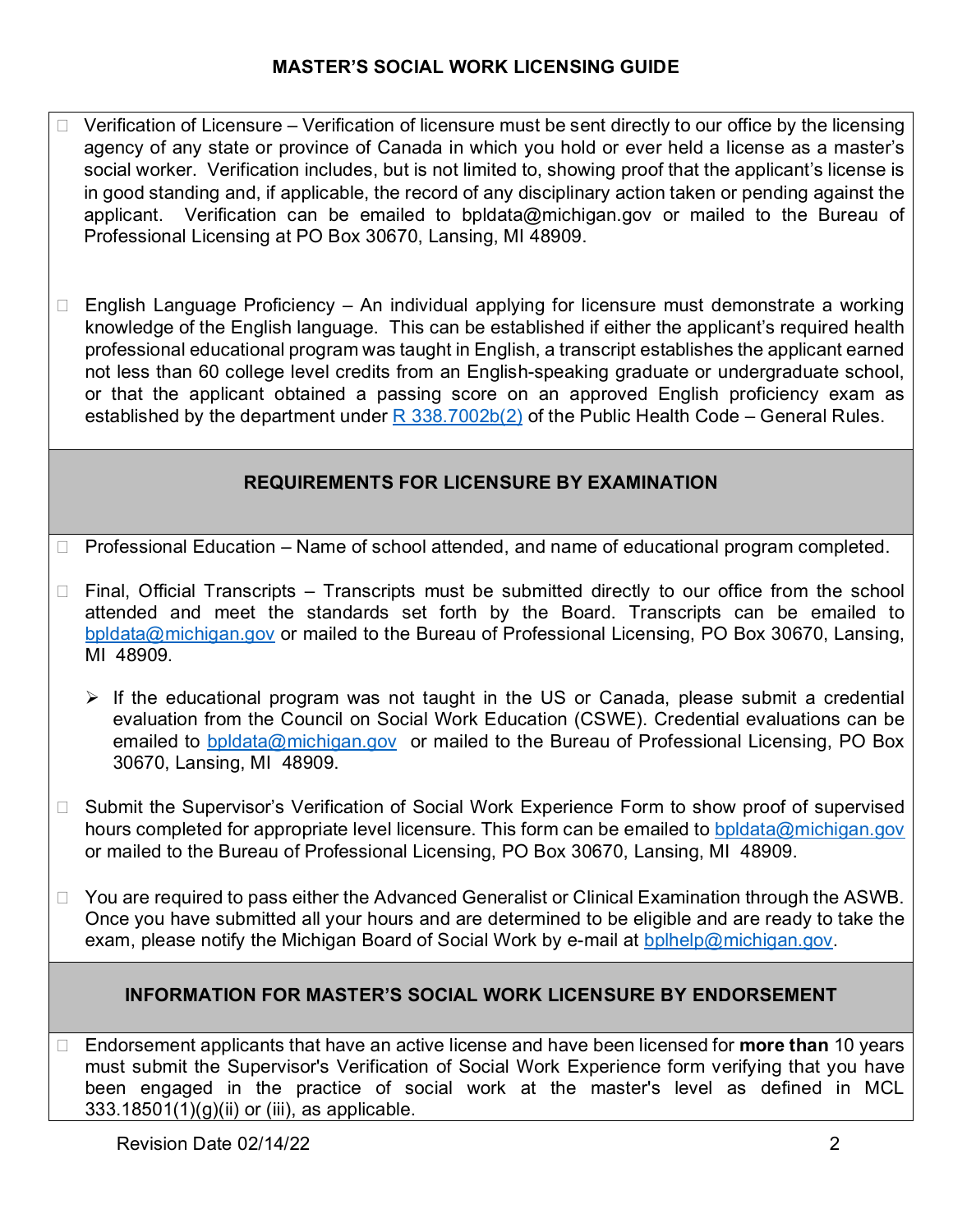Endorsement applicants that have an active license and have been licensed **less than** 10 years must submit the Supervisor's Verification of Social Work Experience form verifying that you have been engaged in the practice of social work at the master's level as defined in MCL 333.18501(1)(g)(ii) or (iii), as applicable.

#### AND

□ Must have passed the ASWB Clinical or Advanced Generalist Examination. If your exam was taken in another state, contact the ASWB at www.aswb.org to have them submit official copies of your score reports to this office.

#### **ADDITIONAL REQUIREMENTS FOR LICENSURE BY ENDORSEMENT FOR THOSE LICENSED IN A PROVINCE OF CANADA (These are in addition to the requirements stated above that apply to ALL Applicants)**

- $\Box$  Verification of the completion of the educational requirements for a master's social work license in a province of Canada or another state to obtain licensure as a master's social worker in a province of Canada or another state. Verification can be emailed to bpldata@michigan.gov or mailed to the Bureau of Professional Licensing at PO Box 30670, Lansing, MI 48909.
- $\Box$  Verification of Licensure Verification of licensure must be sent directly to our office by the licensing agency of any state or province of Canada which you hold or ever held a license as a master's social worker. Verification includes, but is not limited to, showing proof that the applicant's license is in good standing and, if applicable, any disciplinary action taken or pending against the applicant. Verification can be emailed to [bpldata@michigan.gov](mailto:bpldata@michigan.gov) or mailed to the Bureau of Professional Licensing at PO Box 30670, Lansing, MI 48909.
- $\Box$  ASWB Examination Scores Please contact the ASWB to have the Clinical or Advanced Generalist exam scores completed to our office.

## **REQUIREMENTS FOR MASTER'S SOCIAL WORKER RELICENSURE**

- □ Online application can be completed by visiting **[www.michigan.gov/miplus.](http://www.michigan.gov/miplus)** Once logged in, select **Licenses**, select "**Modification**" next to your license number and then select **"Relicensure."**
- $\Box$  Proof of 45 hours of continuing education, completed within 3 years of the date of application is required to be submitted. Including 5 hours in ethics, 2 in human trafficking and 2 hours in pain and/or symptom management.
- $\Box$  Verification of Licensure Verification of licensure must be sent directly to our office by the licensing agency of any state or province of Canada which you hold or ever held a license as a bachelor's social worker. Verification includes, but is not limited to, showing proof that the applicant's license is in good standing and, if applicable, any disciplinary action taken or pending against the applicant.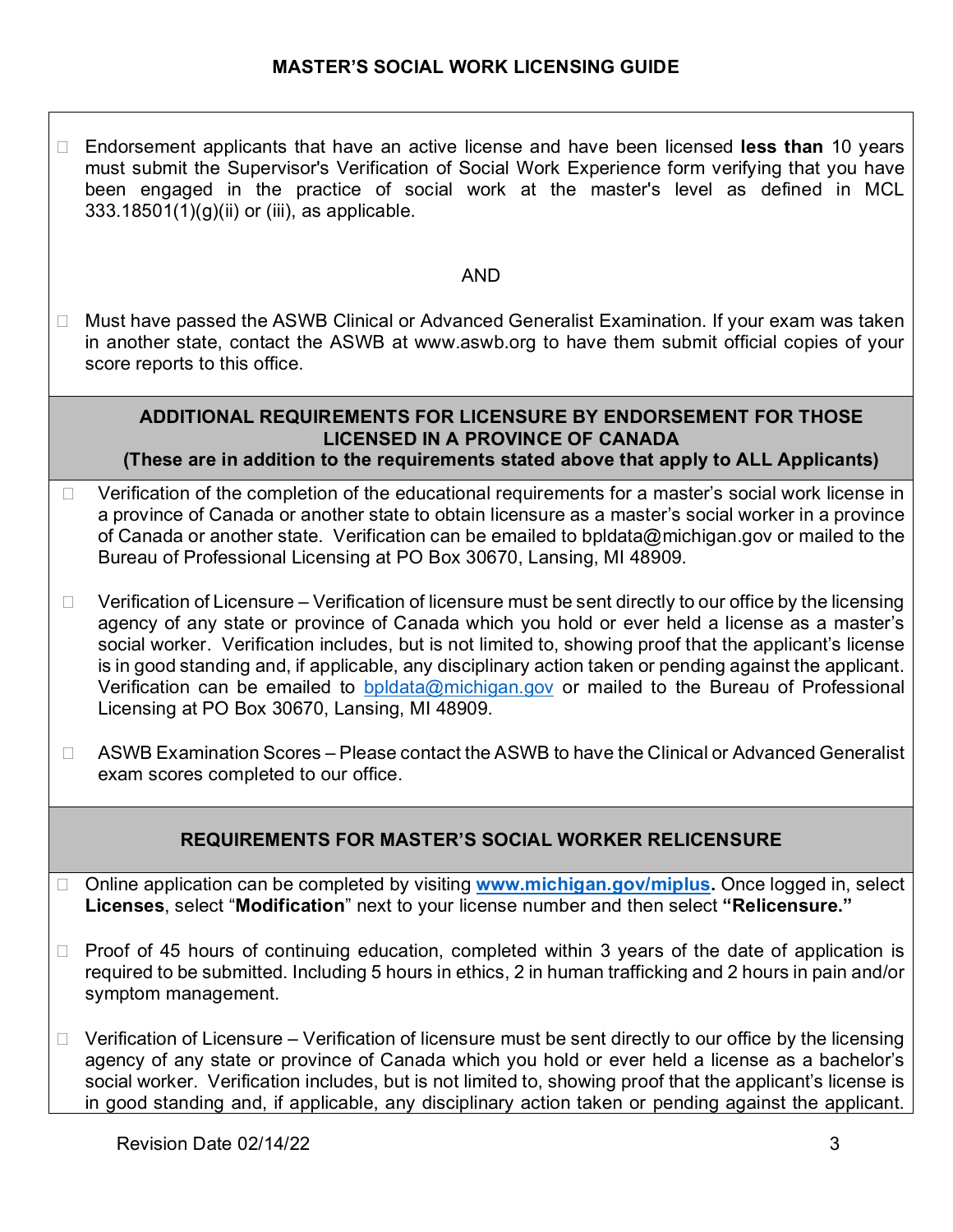## **MASTER'S SOCIAL WORK LICENSING GUIDE**

|        | Verification can be emailed to <b>bpldata@michigan.gov</b> or mailed to the Bureau of Professional<br>Licensing at PO Box 30670, Lansing, MI 48909.                                                                                                                                                                                                                                                                       |
|--------|---------------------------------------------------------------------------------------------------------------------------------------------------------------------------------------------------------------------------------------------------------------------------------------------------------------------------------------------------------------------------------------------------------------------------|
|        | Additional Requirements for Relicensure (Lapsed More than 3 years Less than 7 years)                                                                                                                                                                                                                                                                                                                                      |
| $\Box$ | Criminal Background Check – Once the application is received, you will be emailed an Application<br>Confirmation letter containing instructions to complete the Criminal Background Check.                                                                                                                                                                                                                                |
| $\Box$ | Supervised work experience: completion of 1,000 hours of supervised work experience under the<br>supervision of a Michigan licensed master's social worker of the same designation as described in<br>subrules (2) and (3) of this rule, if applicable, R 338.2951, and R 338.2953.                                                                                                                                       |
|        | Additional Requirements for Relicensure (Lapsed More than 7 years                                                                                                                                                                                                                                                                                                                                                         |
| $\Box$ | Criminal Background Check – Once the application is received, you will be emailed an Application<br>Confirmation letter containing instructions to complete the Criminal Background Check.                                                                                                                                                                                                                                |
| $\Box$ | Supervised work experience: completion of 1,000 hours of supervised work experience under the<br>supervision of a Michigan licensed master's social worker of the same designation as described in<br>subrules (2) and (3) of this rule, if applicable, R 338.2951, and R 338.2953.                                                                                                                                       |
| $\Box$ | If the license has been lapsed more than 7 years and the applicant is <b>not</b> licensed in another state<br>or Canada, passing results of an ASWB exam is required.                                                                                                                                                                                                                                                     |
|        | RENEWAL REQUIREMENTS CHECKLIST                                                                                                                                                                                                                                                                                                                                                                                            |
| $\Box$ | Application For<br>Social Worker Renewal - must be completed<br>Online<br>visiting<br>by<br>www.michigan.gov/miplus.                                                                                                                                                                                                                                                                                                      |
|        | Renewal Application Fee (Must be paid by Visa, Mastercard, American Express, or Discover credit<br>or debit card):                                                                                                                                                                                                                                                                                                        |
|        | Master's Social Worker - \$81.00                                                                                                                                                                                                                                                                                                                                                                                          |
| Ш      | <b>Renewal Cycle:</b>                                                                                                                                                                                                                                                                                                                                                                                                     |
|        | Master's Social Worker - 3 Years                                                                                                                                                                                                                                                                                                                                                                                          |
| $\Box$ | Good Moral Character Questions - Documentation will be required if you answer "yes" to either<br>question to show at the current time you have the ability to, and are likely to, serve the public in a<br>fair, honest, and open manner, that you are rehabilitated, or that the substance of the former offense<br>is not reasonably related to the occupation or profession for which you are seeking license renewal. |
|        |                                                                                                                                                                                                                                                                                                                                                                                                                           |